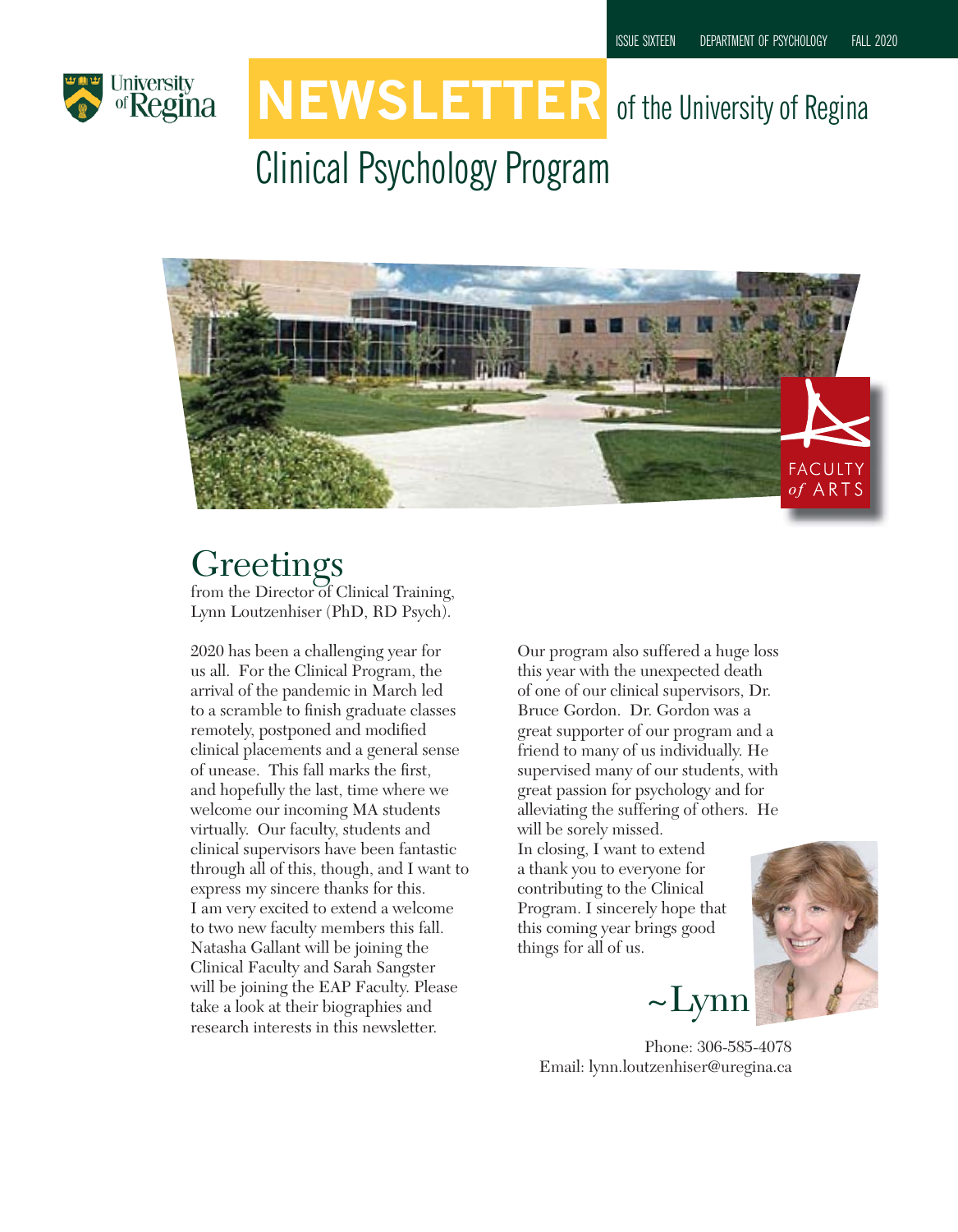### 2020-2021 Clinical Seminar Series Schedule

| The schedule is as follows:                                   |                                                     |                                                     |
|---------------------------------------------------------------|-----------------------------------------------------|-----------------------------------------------------|
| 2020 Fall Dates                                               | <b>Speaker</b>                                      | <b>Topic</b>                                        |
| Tuesday, September 15th                                       | Dr. Heather Hadjistavropoulos<br>Vanessa Peynenburg | Adapting to Online Interventions<br>During COVID-19 |
| Tuesday, October 20th                                         | Shae Sackman<br>Role as Clinicians                  | Cultural Diversity and Our                          |
| Tuesday, November 24th                                        | Dr. Shawna Scott                                    | Building Rapport with Children<br>and Adolescents   |
| 2021 Winter Dates<br>Friday, January 29th<br>$3:00 - 4:00$ pm | Dr. Tracy Dalgleish                                 | Using Social Media as Psychologists                 |
| Friday, February 26th                                         | Mike Edmonds                                        | Comprehensive Exam Presentation                     |
| Friday, March 19th                                            | Kelsey Vig                                          | Comprehensive Exam Presentation                     |
| Friday, April 9th                                             | Sarah Reiser                                        | APPIC and Transitioning to Residency                |

#### **NOTES**:

- 1. All seminars will take place virtually via Zoom. Please be on time and log in using audio and video as attendance will be taken at the beginning of seminar. Zoom links to attend the meeting will be emailed out the morning of seminar.
- 2. All seminars in the FALL SEMESTER will take place on Tuesdays from 4:00-5:00pm and in the WINTER SEMESTER on Fridays from 4:00-5:00pm with the exception of January 29th, which will take place from 3:00-4:00pm.
- 3. All students are **required** to attend seminars, with the exceptions of those students who have successfully completed their comprehensive exams and those students who are currently completing their pre-doctoral internships or out-of-town placements.

### Welcome our new faculty members to our clinical program



Natasha Gallant — My program of research focuses on health & rehabilitation psychology with an emphasis on aging populations. My current research interests include (1) the influence of psychosocial factors—including social support, emotion regulation, and ageism—in the experience of chronic diseases; (2) the role of adversity & resilience in the aging process; and (3) policy recommendations aimed at improving the lived experiences of aging populations. Using cognitive-behavioural and mindfulness-based approaches, my primary clinical interests include psychological assessments and interventions for adults living with chronic diseases or acute illnesses. In my free time, I enjoy playing board games

with friends, going for leisurely strolls, and trying out new recipes at home.

Sarah Sangster — I come from the Applied Social Psychology program at the University of Saskatchewan. My graduate training emphasized research methods (quantitative and qualitative) and program evaluation. Most of my research is in the field of reproductive psychology. I also conduct local evaluation projects in primary and public health, postsecondary education, and with community-based organizations. I am in a teachingfocussed faculty position, which really suits me! I love conducting research but I get my energy from students. When I am not teaching or conducting research you can find me trying to convince my toddlers that no, the cat does not want to go in the toilet.

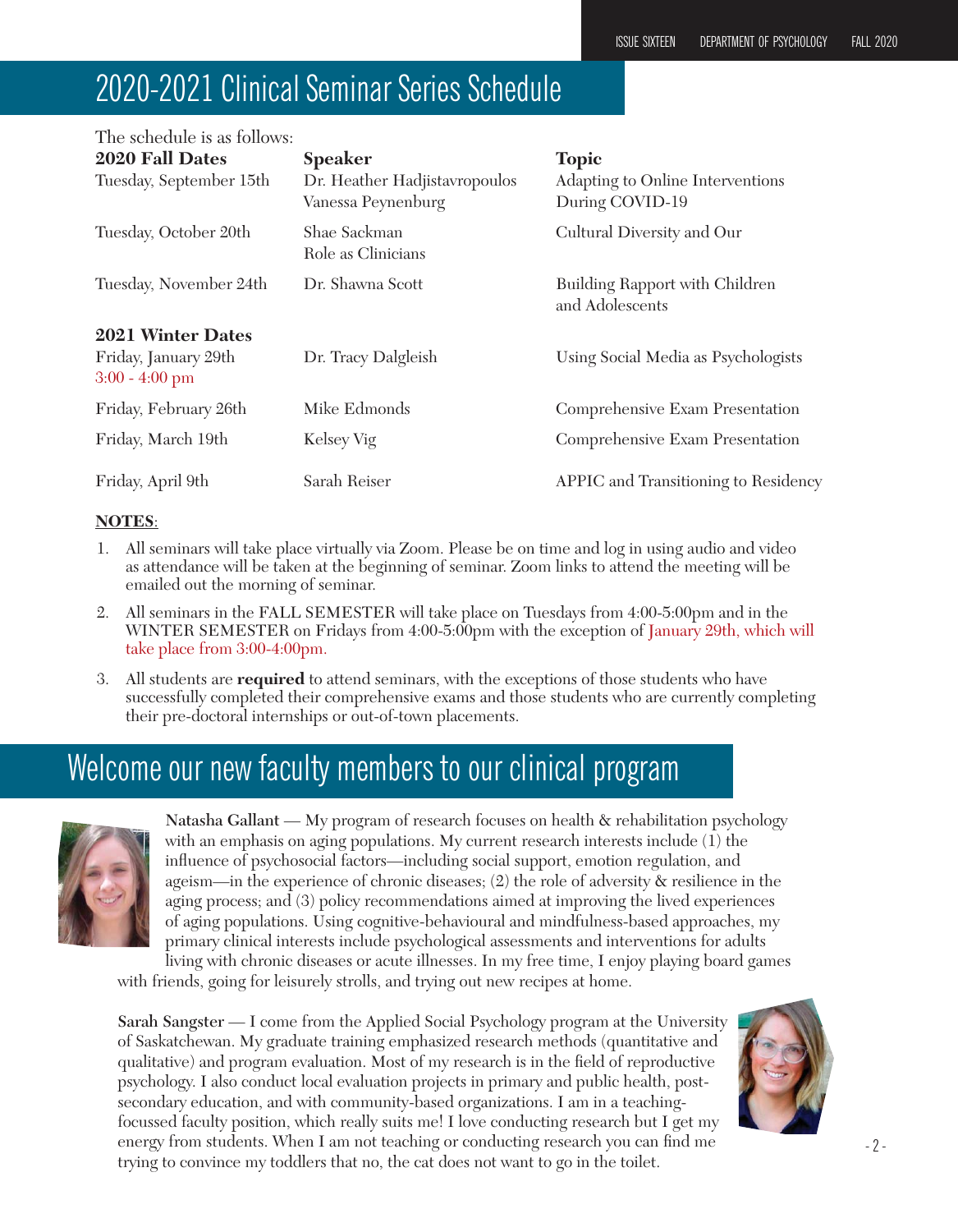### Please help me welcome the following new MA students to our program



EMILY AVEY Supervisor: Dr. B. Klest



LOUISE CASTILLO Supervisor: Dr. T. Hadjistavropoulos



MARIA HALLERAN Supervisor: Dr. J. Gordon



CAELEIGH LANDRY Supervisor: Dr. N. Carleton & Dr. H. Hadjistavropoulos



GEOFF RACHOR Supervisor: Dr. G. Asmundson

### Please congratulate the following students who have defended their MA theses



ASHLEY BALSOM Supervisor: Dr. J. Gordon



NICOLE DEL ROSARIO Title: Do You Mind? Examining Public Perceptions of Mindfulness based Programs Supervisor: Dr. S. Beshai



KAILEY DELUCRY Title: Exploring Parental Intentions To Engage In A Parent-Administered Internet Cognitive Behavioural Therapy Program Supervisor: Dr. L. Loutzenhiser



RACHEL KRAKAUER Title: Does Exercise Prevent Exacerbation of Anxiety-Related Vulnerability Factors Following an Analogue Stressor: A Randomized Controlled Trial. Supervisors: Drs. G. Asmundson & N. Carleton



HUGH MCCALL Title: Does Persuasive Design Predict Efficacy in Unguided ICBT? A Meta-Regression Analysis Supervisor: Dr. H. Hadjistavropoulos



SHELBY SHIVAK Title: A Qualitative Exploration of the Information and Service Needs of Youth Siblings of Individuals with Cystic Fibrosis Supervisor: Dr. K. Wright



MICHELE PALUSZEK Supervisor: Dr. G. Asmundson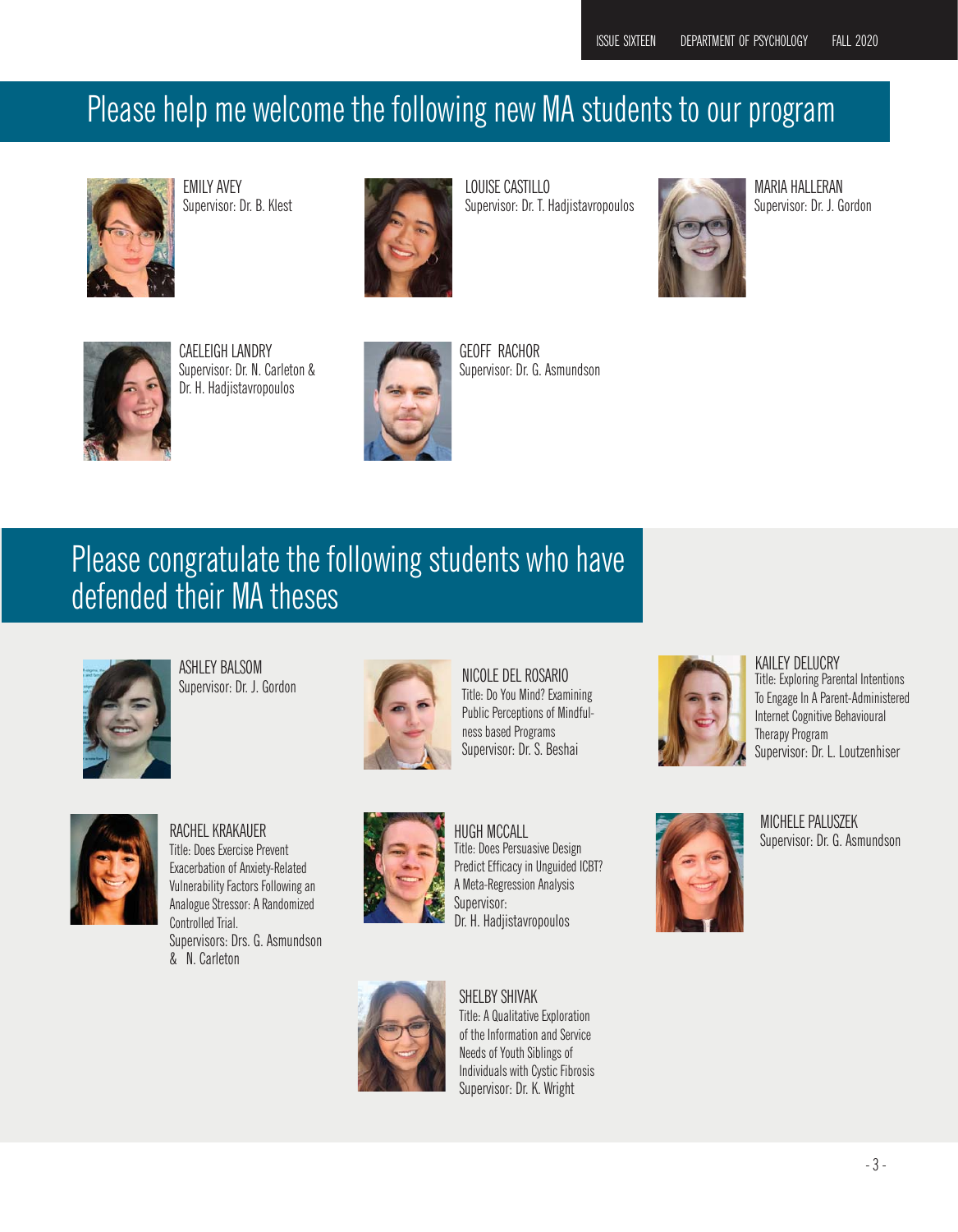### **Clinical Training**

As you will see below students have been very busy with clinical training this year. We are very grateful to all of the supervisors that have worked with the students and invested in the future of clinical psychology!

#### **FOUR MONTH INTERNSHIP**

The following students completed the four month internship in 2019-2020:

• Ashley Balsom – Memorial University of Newfoundland Student Wellness and Counselling Centre in St. John's, NL – Supervisor: Lester Marshall, M.Ed., R.Psych.

• Kailey DeLucry – The SJ Psychology Centre in Saint John, New Brunswick – Supervisor: Dr. Theresa Fitzgerald, Licensed Psychologist

• Hugh Mccall – Saskatchewan Health Authority, Functional Rehabilitation Program – Supervisor: Dr. Tom Robinson, R.D.Psych.

• Michelle Paluszek – Psychological Service Centre, University of Manitoba in Winnipeg, Manitoba – Supervisor: Dr. Hal Wallbridge, C.Psych.

• Nicole DelRosario – Department of Clinical Health Psychology, Max Rady College of Medicine in Winnipeg, Manitoba – Supervisor Dr. Valerie Krysanski, C.Psych.

• Rhonda Stopyn – Saskatchewan Health Authority, Child and Youth Services – Supervisor: Dr. Dr. Liz Brass, R.D.Psych.

#### **DOCTORAL CLINICAL PLACEMENTS**

The following students completed a PhD practicum in 2019-2020:

• Zeinab Ramadan – Saskatchewan Health Authority, Mental Health Clinic – Supervisor: Dr. Amy Janzen-Claude, R.D.Psych.

• Kelsey Vig – Saskatchewan Health Authority, Mental Health Clinic – Supervisor: Dr. Amy Janzen-Claude, R.D.Psych.

• Mabel Yu – Saskatchewan Health Authority, Mental Health Clinic – Supervisor: Dr. Amy Janzen-Claude, R.D.Psych.

• Emily Boughner – Saskatchewan Health Authority, Child and Youth Services – Supervisor: Dr. Bruce Gordon, R.D.Psych.

• Nichole Faller – Saskatchewan Health Authority, Child and Youth Services – Supervisor: Linda Thauburger, M.Ed., R.Psych.

• Hilary Power – Saskatchewan Health Authority, Children's Program – Supervisor: Dr. Heather Switzer, R.D.Psych.

• Vanessa Peynenburg – University of Regina, Counselling Services – Supervisors: Dr. Jenny Keller, R.D.Psych./ Mr. Ian MacAusland-Berg, M.A., R.Psych.

• Rhonda Stopyn – University of Regina, Counselling Services – Supervisors: Dr. Jenny Keller, R.D.Psych./ Mr. Ian MacAusland-Berg, M.A., R.Psych.

• Hannah Anstey – University of Regina, Sun Life Financial Psychology Training Clinic – Supervisor: Kerry Spice, M.Ed., R. Psych.

• Zeinab Ramadan – University of Regina, Sun Life Financial Psychology Training Clinic – Supervisor: Kerry Spice, M.Ed., R. Psych.

• Mike Edmonds – Online Therapy Unit (OTU), University of Regina – Supervisor: Kerry Spice, M.Ed., R. Psych.

• Julia Mason – Ranch Ehrlo Society, Clinical Assessment and Resource Services Program – Supervisor: Holly Huyghebaert, M.Ed., R.Psych.

• Mike Edmonds – Ranch Ehrlo Society, Clinical Assessment and Resource Services Program – Supervisor: Holly Huyghebaert, M.Ed., R.Psych.

• Stephanie Korol – Collaborative Centre for Justice and Safety, University of Regina – Dr. Lloyd Robertson, R. D. Psych.

• Joelle Soucy – Collaborative Centre for Justice and Safety, University of Regina – Dr. Lloyd Robertson, R. D. Psych.

• Mike Edmonds – Collaborative Centre for Justice and Safety, University of Regina – Dr. Lloyd Robertson, R. D. Psych.

• Julia Grummisch – Private Practice, Alliance Health – Supervisor: Dr. Katherine Owens, R.D.Psych.

• Rachel Krakauer – Private Practice, Alliance Health – Supervisor: Dr. Katherine Owens, R.D.Psych.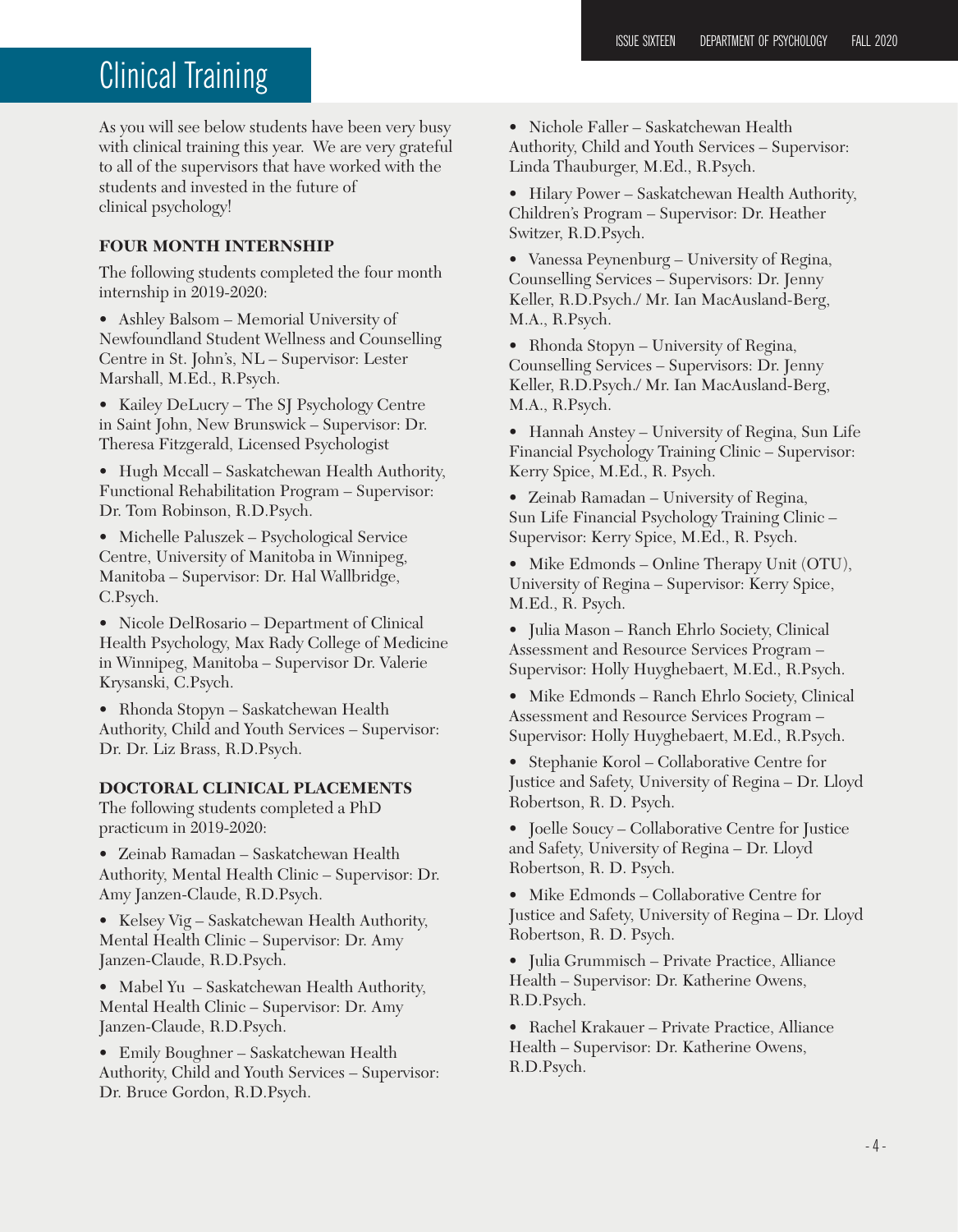### Congratulations to all students who held external funding this year

- CIHR Louise Castillo, Maria Halleran, Caeleigh Landry
- NSERC Jeff Deminchuk
- SSHRC Amanda Oliver, Emily Avey

### Predoctoral Residency Completion

I am pleased to report that the following students have completed the predoctoral residency this year:

- Seint Kokokyi University of Manitoba Clinical Health, Winnipeg, MB
- Melissa Wuerch London Clinical Psychology Consortium, London ON
- Nathasha Gallant The Ottawa Hospital, Ottawa, ON
- Erin Browne Edmonton Consortium, Edmonton, AB

### Please wish the following students well as they move on to complete the predoctoral residency in 2019-2020:

- Emily Boughner Northern Ontario Psychology Internship Consortium Thunder Bay, ON
- Nichole Faller Northern Ontario Psychology Internship Consortium Thunder Bay, ON
- Julia Grummisch Vancouver Coastal Health Vancouver, BC
- Stephanie Korol Royal Ottawa Health Care Group Ottawa, ON
- Sarah Ivens Saskatoon Health Region, Saskatoon, SK
- Julia Mason, University of Manitoba-Clinical Health Winnipeg, MB
- Katherine Mazenc London Clinical Psychology Consortium London, ON
- Delaine Shakelton Waterloo Region Psychology Consortium, Kitchener-Waterloo, ON
- Joelle Soucy Kingston Internship Consortium, Kingston ON
- Victoria Suchan Saskatchewan Health Authority Regina SK

### Please join me in congratulating students who recently completed the PhD program



PATRICK WELCH Supervisor: Dr. C. Oriet



LUKE SCHNEIDER Supervisor: Dr. H. Hadjistavropoulos



ANDREEA TAMAIAN Supervisor: Dr. B. Klest



MICHELLE TEALE SAPACH Supervisor: Dr. N. Carleton



AUDUR THORISDOTTIR Supervisor: Dr. G. Asmundson



SEINT KOKOKYI Supervisor: Dr. B. Klest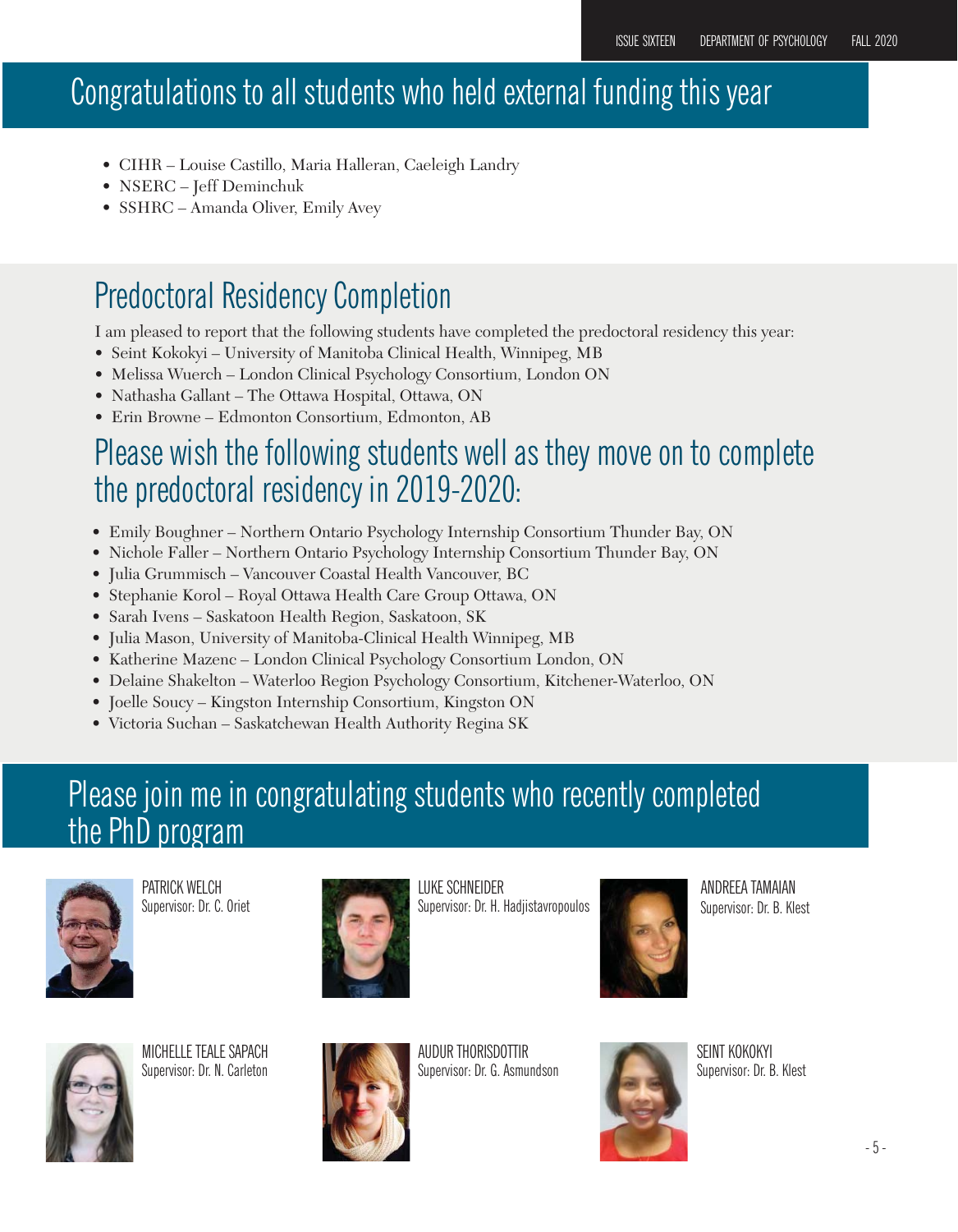### Message from the PGSA

On behalf of the Psychology Graduate Students' Association (PGSA), welcome to the 2020-2021 academic year! The PGSA would like to extent a warm welcome to the incoming Clinical Psychology and Experimental and Applied Psychology students.

The PGSA represents all psychology graduate students at the University of Regina. Our goals are to advocate for psychology graduate students; facilitate opportunities for students to contribute to; and maximize their educational experiences within the program, the department, and the greater University of Regina community. The PGSA strives to provide relevant information and support to all psychology graduate students, foster communication and cooperation among our members and the university community and promote the goals and beliefs of all psychology graduate students.

Although this academic year was different compared to previous years due to the COVID-19 pandemic, the PGSA continued to maintain a productive presence within our campus and community. We greeted the incoming PGSA members with a Virtual Welcome event. The PGSA also continues the Psychology Graduate and Undergraduate Mentorship programs, fostering supportive relationships between senior and junior students. Past President, Rachel Krakauer, formed a committee to plan a series of virtual educational sessions for psychology graduate students on topics of racism and wellness. Social events included a Fall outing to Baller's Recroom and regular meetings at the Owl allowing students to gather outside of graduate schoolwork. The Spirit Award honoring exemplary service to the PGSA was awarded to Rhonda Stopyn in September.

We are excited to welcome the following 2020-2021 Executive members:

President: Hilary Power Vice President: Vanessa Peynenburg Treasurer: Michelle Paluzek External Relations: Rhonda Stopyn EAP Rep: Billea Ahlgrim GSA Rep: Louise Castillo Union Steward: Hannah Anstey Clinical Committee Rep: Kailey Delucry Department and Curriculum Meeting Rep: Ashley Balsom Social Rep: Rebekah Corpuz CPA Rep: Hugh McCall APA Rep: Mae Oliver Webmaster: Yaren Koca First Year Clinical Rep: Geoff Rachor First Year EAP Rep: Kelsey Trott PSA Rep: Minhal Mussawar Faculty Liaison: Dr. Richard Maclennan Past President: Rachel Krakauer

The PGSA would like to congratulate all members who will be taking part in their residency year in 2020-2021. Best wishes to you all as you continue your careers! Thank you for your involvement in the PGSA, supportive mentorship, as well as contributions to the Psychology Department and the University of Regina.

To the department and university, thank you for your continued support. We look forward to another fantastic year and connecting with everyone at future (virtual) events.

Hilary Power President, PGSA

the psychology graduate students association • the psychology graduate students association • the psychology graduat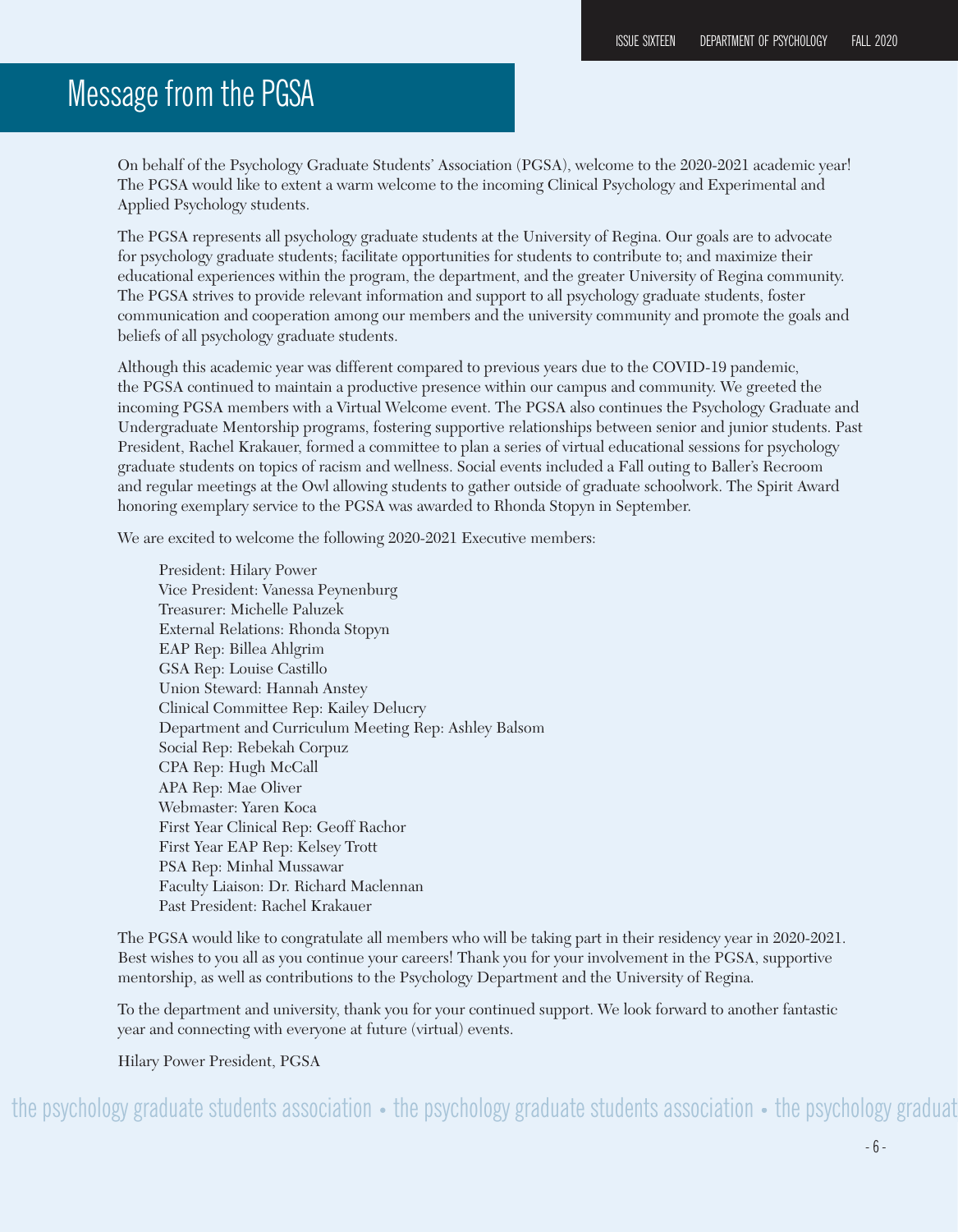### Faculty News



Gordon J G Asmundson, SOM, PhD, FRSC is Editor-in-Chief of Clinical Psychology Review and the Journal of Anxiety Disorders, and leads the Anxiety and Illness Behaviours Lab and PsyPAN Network Recent research efforts of his team have helped to better understand the association between posttraumatic stress disorder and chronic pain and develop innovative treatments for people who experience these conditions together. Current research efforts, supported by an operating grant from the Canadian Institutes of Health Research, are focused on understanding the spectrum of emotional and behavioural responses to the COVID-19 pandemic and developing innovative, accessible, and effective supportive and intervention platforms for those most negatively impacted.

Dr. Shadi Beshai is an Associate Professor of Psychology at the University of Regina, Canada. His research program is focused broadly on personalized psychotherapy for adult depression. Specifically, Dr. Beshai has published several articles on the adaptation and dissemination of cognitive-behavioral therapies (traditional and third wave) at home and aboard, and on examining socio-cognitive mechanisms (e.g., mindfulness; self-compassion; socio-emotional comparisons) of acute and recurrent depression. Dr. Beshai is the recipient of several prestigious awards, scholarships, and grants from institutions such as the Canadian Psychological Association, Social Sciences and Humanities Research Council of Canada, Canadian Institute of Health Research, and the Saskatchewan Health Research Foundation.





Dr. Carleton is currently serving as the Scientific Director for the Canadian Institute for Public Safety Research and Treatment (www.cipsrt.ca). He has received several prestigious awards, recognitions, grants, and government contracts, including a Canadian Institutes of Health Research Salary Award. He has recently been inducted as a Member of the Royal Society of Canada's College of New Scholars, Artists and Scientists and as a Fellow of the Canadian Academic of Health Sciences. Dr. Carleton is actively involved in clinical and experimental research, with his interests including the biopsychosocial measurement, assessment, and treatments of trauma, anxiety, and somatic disorders, focusing on transdiagnostics, fundamental cognitions (e.g., intolerance of uncertainty), and shared emergent

properties. He is the principal investigator for the Royal Canadian Mounted Police Longitudinal PTSD Study (www.rcmpstudy.ca) and co-principal investigator serving the Internet-delivered Cognitive Behavioral Therapy Program for Public Safety Personnel (www.pspnet.ca). He still enjoys teaching and supervision of undergraduate and graduate students, and maintains a small private practice for military and public safety personnel who have anxiety and related disorders, particularly posttraumatic stress disorder.

Dr. Gordon recently established the Women's Mental Health Research Unit thanks to funds recently awarded by the Canadian Foundation for Innovation. Its state-of-the-art infrastructure is designed to evaluate the effects of reproductive hormones on emotion and the stress response. Dr. Gordon continues to focus her efforts on advancing research aimed at developing a new psychological intervention for distress related to infertility, funded by a Saskatchewan Health Research Foundation (SHRF) Patient-Oriented Research Leader Award. Dr. Gordon is also currently wrapping up a SHRF-funded project testing the efficacy of mindfulness-based stress reduction for the prevention of perimenopausal depression. Her students are researching a



range of topics related to women's mental health, including the effects of estrogen on aspects of emotion processing, cognitive functioning in the menopause transition, and menstrual cycle effects on addictive behaviour.



Dr. Bridget Klest and her graduate students are continuing research related to trauma, institutional betrayal, health, and healthcare. Additionally, Dr. Klest and her students have recently begun to study experiences of discrimination and marginalization, and how these factors relate to other variables studied in the lab.